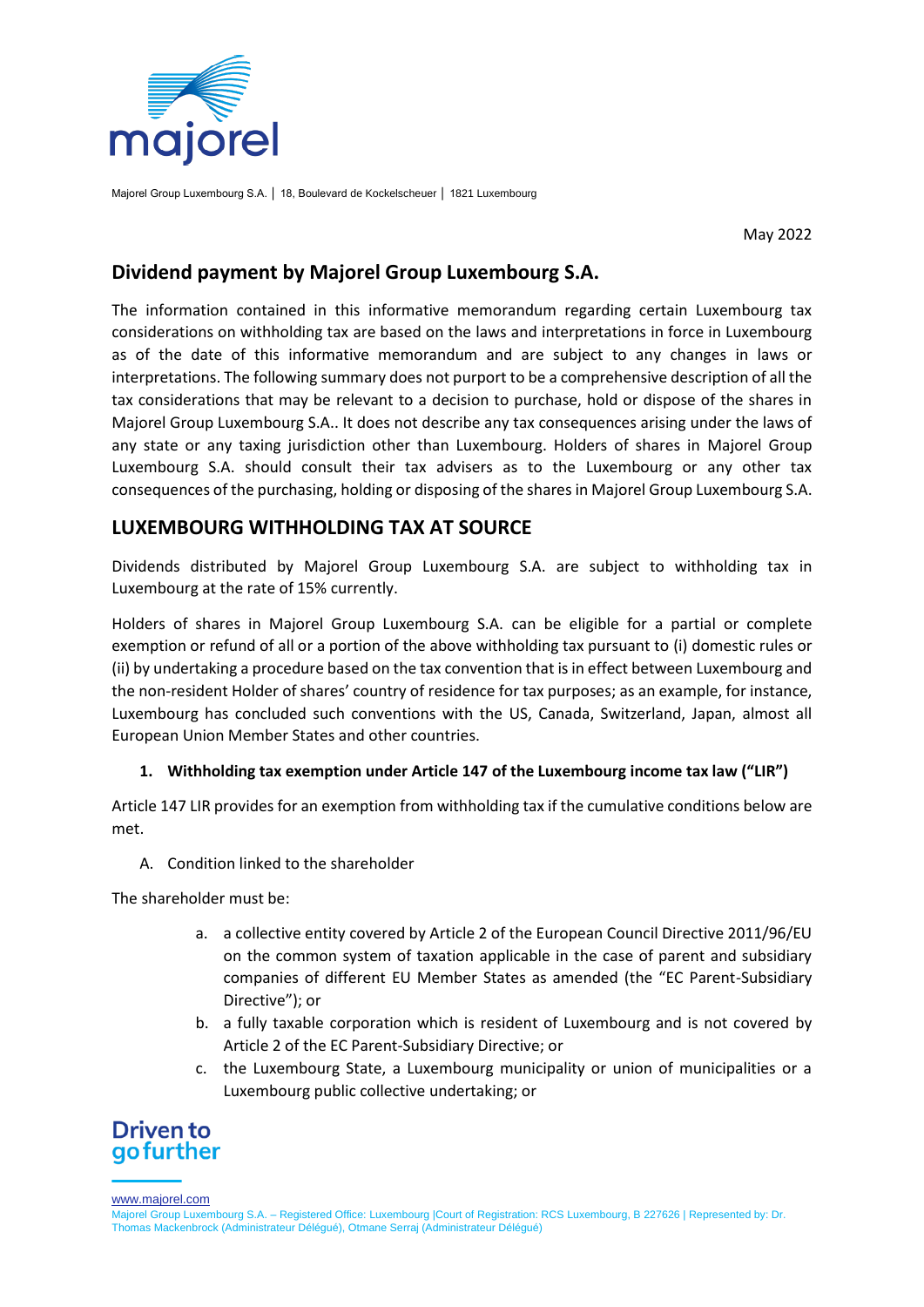

Majorel Group Luxembourg S.A. │ 18, Boulevard de Kockelscheuer │ 1821 Luxembourg

- d. a permanent establishment of a collective entity of any of the three categories above; or
- e. a collective entity which is fully subject to a tax similar to the Luxembourg corporate income tax and which is resident in a country with which Luxembourg has concluded a double tax treaty, and the Luxembourg permanent establishment of such an entity; or
- f. a corporation which is resident of the Swiss Confederation and is subject to Swiss corporate income tax without being exempt; or
- g. a corporation or a cooperative company which is resident of a EEA (European Economic Area) country other than a EU Member State, and is fully subject to a tax similar to the Luxembourg corporate income tax; or
- h. a permanent establishment of a corporation or of a cooperative company which is resident in a EEA (European Economic Area) country other than a EU Member State.

Please note that an individual shareholder is not falling within the categories listed above.

B. Conditions linked to the shareholding

At the date when the dividends are put at its disposal, the shareholder must have held directly for an uninterrupted period of at least twelve months, a shareholding representing at least 10% of the share capital or having an acquisition cost of at least EUR 1.200.000 (or its equivalent amount in a foreign currency).

Article 147 LIR also provides for an exemption in case the shareholder commits to hold the qualifying shareholding for a period of at least twelve month. This exemption is subject to certain conditions and must be reviewed on a case-by-case basis

In practice, the acquisition cost of the shareholding in Majorel Group Luxembourg S.A. must have remained equal or above EUR 1.200.000 (or its equivalent in a foreign currency) at all times during the twelve months period before the dividend date.

## **2. Withholding tax exemption under a tax convention with Luxembourg**

Certain tax conventions with Luxembourg provide for a partial or complete exemption or refund of all or a portion of the withholding tax if specific conditions, generally based on the status of the beneficiary of the dividends, are met (please refer to Article 10 of the OECD Model Tax Convention on Income and Capital).

For further analysis, we would recommend a review and analysis by your legal and tax advisor, in order to assess any qualificative and the availability of a refund procedure.

Majorel Global Tax Department



www.majorel.com

Majorel Group Luxembourg S.A. – Registered Office: Luxembourg |Court of Registration: RCS Luxembourg, B 227626 | Represented by: Dr. Thomas Mackenbrock (Administrateur Délégué), Otmane Serraj (Administrateur Délégué)